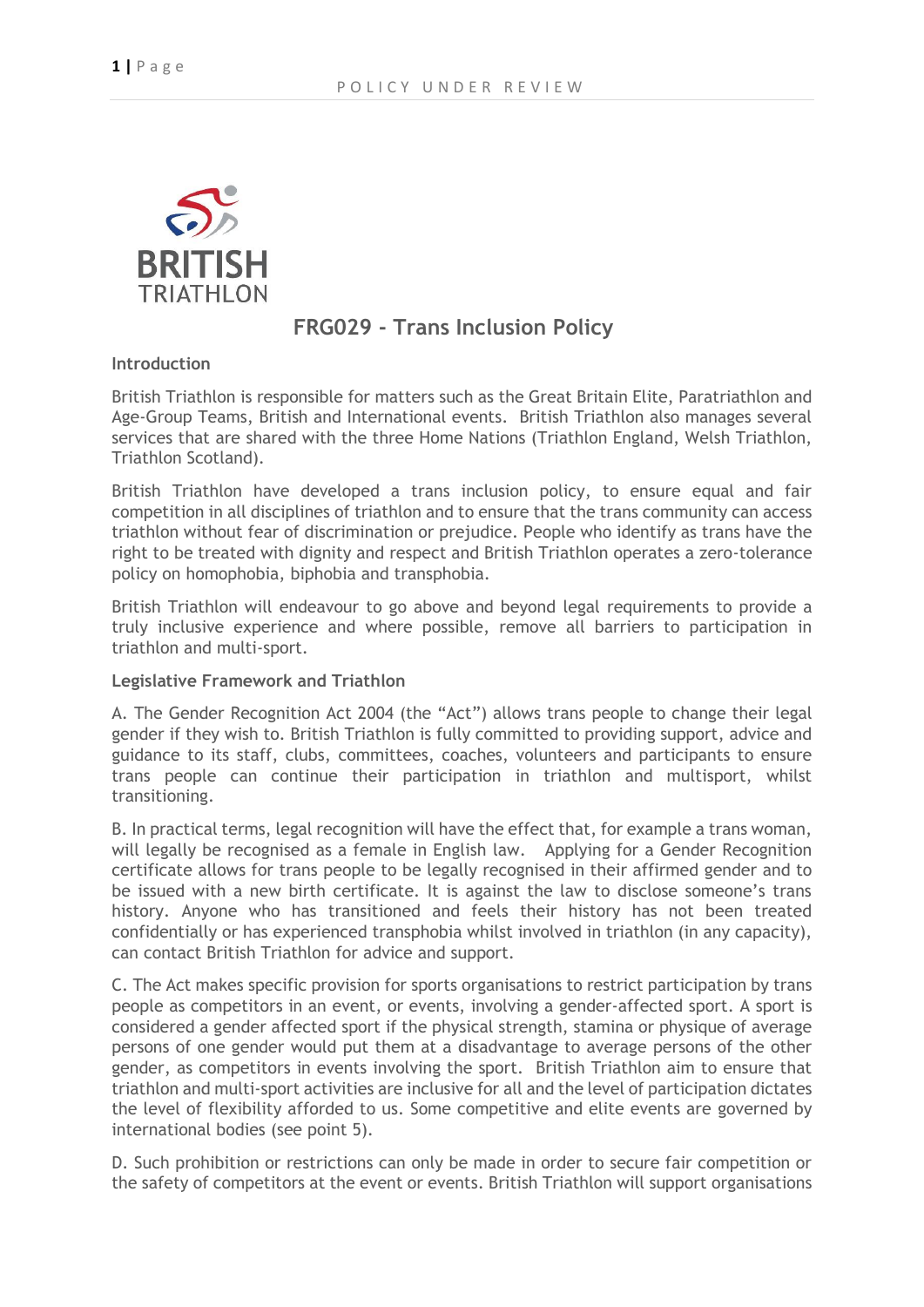involved with the delivery of events and competitions to ensure fairness and will investigate fully any complaints relating to unfair exclusion from triathlon or multi-sport.

E. The Equality Act (2010) makes discrimination, directed at a person who identifies as transgender (whether directly or indirectly), against the law. Unwanted conduct (harassment) directed towards trans people and victimisation, someone making a complaint about trans discrimination and being treated less favourably, is also against the law. Please refer to British Triathlon's Equality and Diversity Policy for more information on our commitment to providing equal access to opportunity.

F. The International Olympic Committee has established a policy for the participation of trans people in sports competitions (the "IOC Policy"). As the National Federation for the sport of Triathlon in Great Britain, the British Triathlon Federation has adopted the IOC Policy in respect of participation in triathlon events at an elite or international level.

G. The British Triathlon Federation's Gender Recognition Policy has been developed in accordance with the Gender Recognition Act 2004, the Equality Act 2010, Sport Council Equality Group (SCEG) policy framework for non-contact sport and the IOC Policy. It recognises the right of an individual who has transitioned to participate in sport in their affirmed gender whilst ensuring that such participation does not unfairly affect competition and does not affect the safety of fellow competitors.

# **Guidance for Clubs and Event Organisers**

A. Facilities

Ask the individual what communal changing facilities they would prefer to use, as not every changing facility will have private cubicles. This may depend on whether the individual has transitioned or is in the process of transitioning.

Everyone has a right to choose the facilities that they're comfortable with. All toilet facilities have cubicles, and gender-neutral toilets are becoming more common in public venues. Where possible, we encourage clubs and event organisers to make provision for gender neutral toilets by discussing this with their facility provider.

#### B. Confidentiality

It is illegal under the [Gender Recognition Act 2004](https://www.bing.com/search?q=gender+recognition+act&form=PRDLCS&pc=MDDCJS&httpsmsn=1&refig=10617a6fedf84037a8095fa2d052e0cf&pq=gender+recognition+act&sc=8-22&sp=1&qs=AS&sk=) for a person who has acquired trans information in an official capacity to disclose personal information about that person's gender history if he/she has applied for a gender recognition certificate or been granted one, except with his/her permission or in other very limited circumstances. Any information relating to a trans person's former gender (regardless of whether or not they have a Gender Recognition Certificate) is also likely to be classed as sensitive personal data under the data and privacy laws.

#### C. Welcoming Trans Children and Young People

Some children change their gender role at a young age, before starting school, or during their early years in school. Children in this situation up to the age of 12 may participate in their affirmed gender without restriction.

Some trans children are given medication to suspend their puberty and prevent the development of sex characteristics. Trans girls will be able to play in competitive sport. It is only when pubertal changes start to occur that any concerns about 'fairness' may arise as that may start to create an advantage of one sex over another.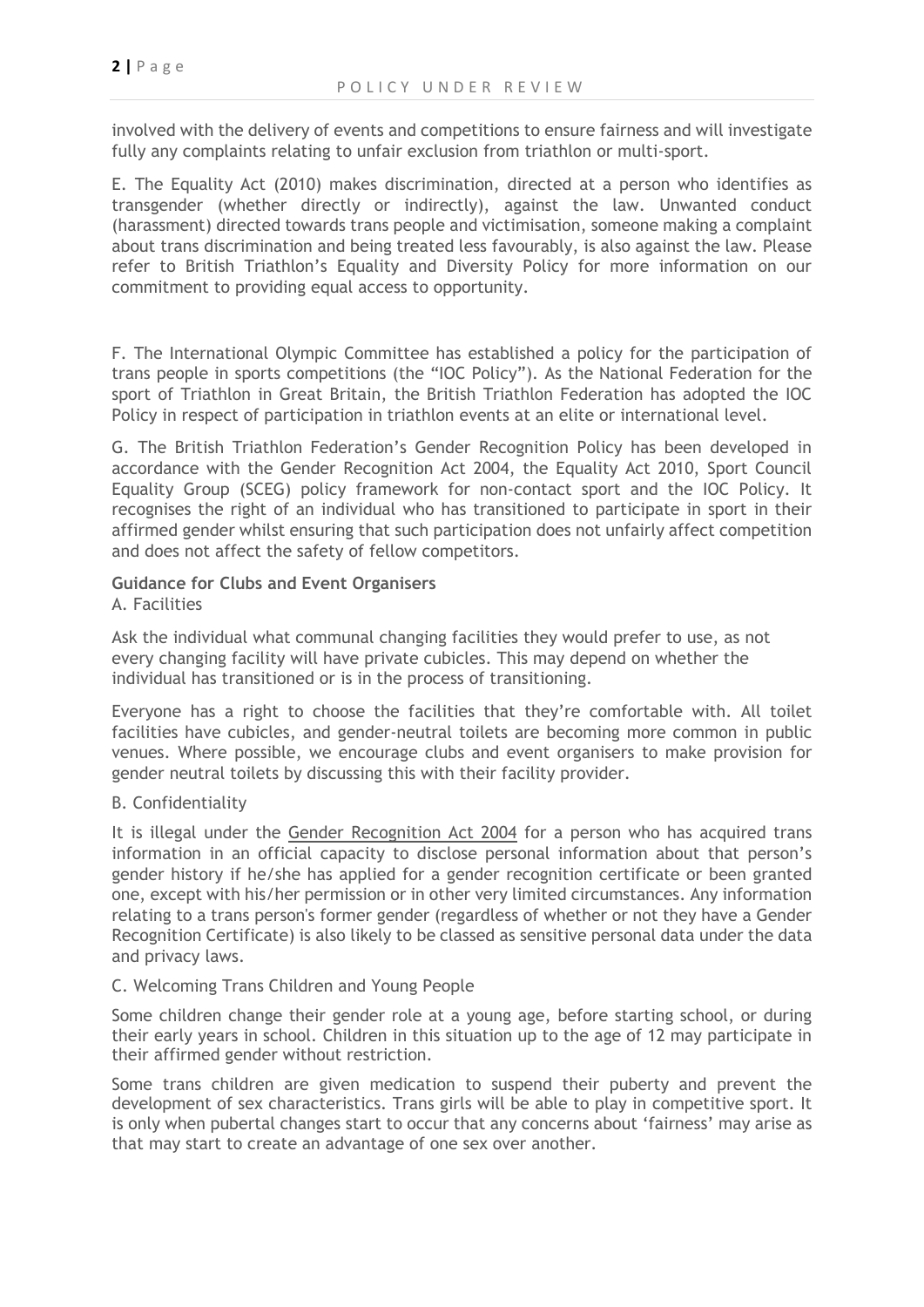Providing accessible and welcoming information for young Trans people creates an environment where everyone feels valued and those young people have their needs fully taken into account, without prejudice or transphobia.

Considering the issues below and applying good practice will allow young trans people to feel safe and supported in and by their club:

- the club treats all young people with respect and provides equal access to all opportunities, tackling transphobia in the same way as racism, sexism and other forms of discrimination
- anti-bullying policies consider trans issues and are visible within the club setting
- the images the club presents and displays reflect trans diversity
- practices are open and inclusive
- do not automatically assume that everyone is heterosexual or with their assigned birth gender
- positive action is taken to attract a representative group of young people to attend
- club personnel and staff have LGBTQ+ awareness training and understand the needs that young trans people may have
- teams reflect the diversity in the community
- all young members to sign the Codes of Conduct

#### D. Membership

When registering with your club, British Triathlon recognises the prefix 'Mx', and recommends this on any registration paperwork for those who identify as non-binary. Some trans people may identify as non-binary.

All new members should sign a Code of Conduct and it should be explained that the club does not accept any discriminatory language or behaviour, including transphobia.

The reporting mechanism for club members should be communicated to new members, and reiterated at club events, communication at events (e.g. posters, briefings) and via online communication platforms, so that people are aware of how to report transphobic abuse.

Clubs may wish to support events such as Stonewall's Rainbow Laces campaign (generally taking place in the Autumn), Transgender Awareness Week (usually November) and International Transgender Day of Visibility (March). No restrictions should be imposed on trans people in training, club or recreational events environments and all participants may participate in the gender with which they identify.

#### **Policy and Procedures for Elite Athletes and Competitive Events**

A. Definitions

1. In this policy, the following expressions shall have the following meanings:

(a) "Elite Athlete" means an individual competing in an elite category race held in Great Britain or overseas;

(b) "Age Group Representative Athlete" means an individual competing in an age group category race where that individual has been selected to represent Great Britain;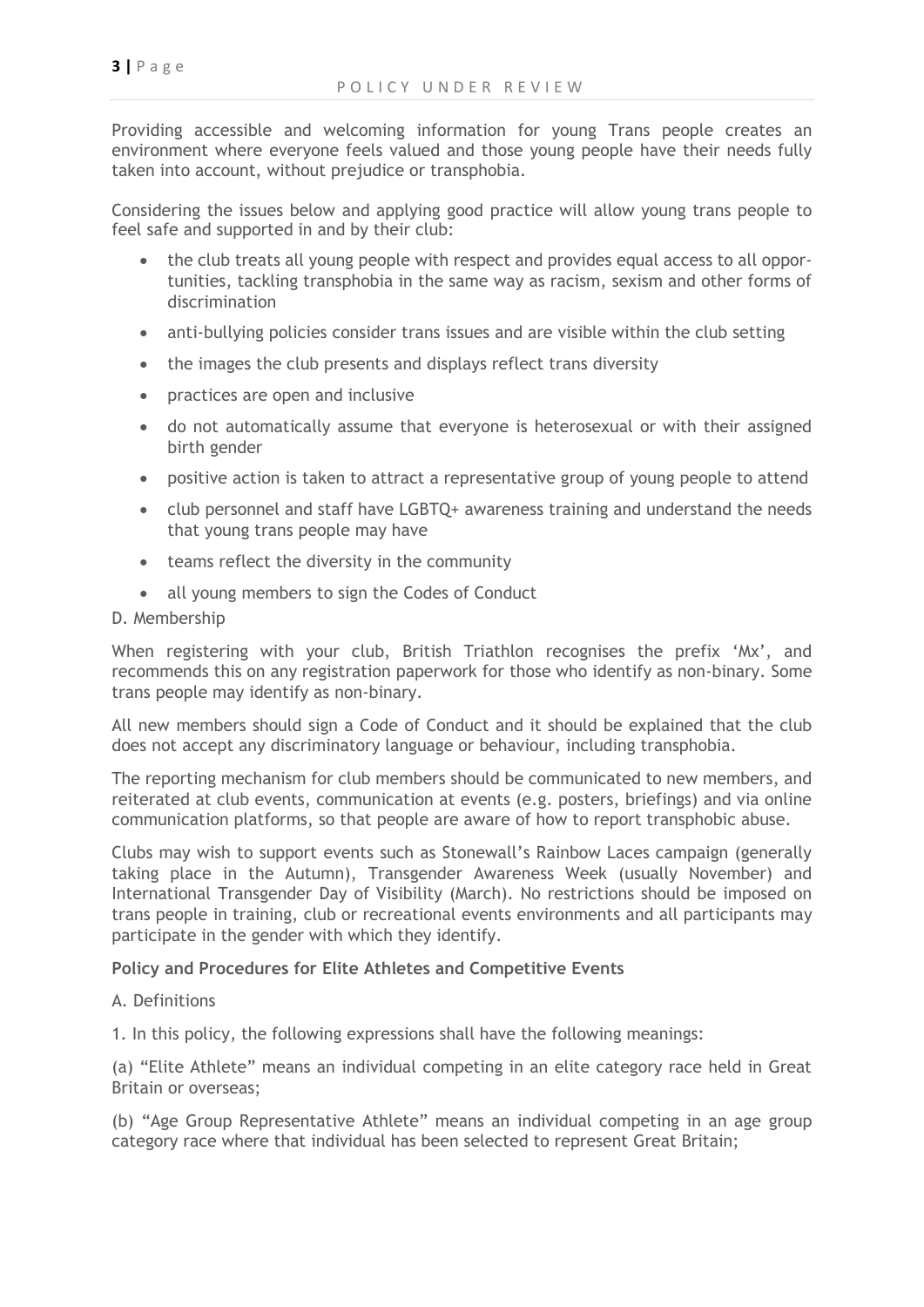(c) "Domestic Competition" means any event registered with the British Triathlon Federation but excluding all elite category races and those races held in Great Britain restricted to Age Group Representative Athletes;

British Triathlon Federation's requirement relating to the eligibility of tranpeople to compete in competitions are as follows:

B. Trans Men

2. Any trans men (who was assigned female at birth but identifies and lives as a male) who are recognised under the Equality Act 2010 as someone who is transitioning or has transitioned, are eligible to compete in their affirmed gender without restriction in any Domestic Competition.

#### C. Trans Women

3. Any trans women (who was assigned male at birth but identifies and lives as a female) who are recognised under the Equality Act 2010 as someone who is transitioning or has transitioned, can compete in domestic competition under the following guidance set out by SCEG;

(a) Trans woman – over 16 and post puberty – may compete in their affirmed gender in female or mixed-sex domestic competition by providing evidence that their hormone therapy has brought blood-measured testosterone levels within the range of their affirmed gender or that they have had a gonadectomy. They may compete in any male or mixed-sex competition if they have not started hormone treatment.

(b) Trans woman – under 16 and post-puberty –may compete in their affirmed gender in any female or mixed-sex domestic competition subject to an individual case by case review, if required, undertaken by British Triathlon. They may compete in any male or mixed-sex competition if they have not started hormone treatment nor had a gonadectomy.

(c) Trans woman – pre-puberty – may compete in their affirmed gender in any female or mixed-sex domestic competition subject to confirmation of their stage of pubertal development.

#### D. Age Group Representative/Elite Athlete

An individual who is transitioning or transitioned after puberty may only participate as an Elite Athlete or as an Age Group Representative Athlete under their affirmed gender where they meet the following guidelines set out by the IOC:

4. Those who transition from female to male are eligible to compete in the male category without restriction.

5. Those who transition from male to female are eligible to compete in the female category under the following conditions:

(a) The athlete has declared that their gender identity is female and this declaration cannot be changed for a minimum of four years for sporting purposes.

(b) Hormonal therapy appropriate for the affirmed gender has been administered in a verifiable manner and for a sufficient length of time to minimise gender-related advantages in sport competitions.

(c) For the period of desired eligibility to compete in the female category, the athlete must ensure administration of appropriate hormonal therapy.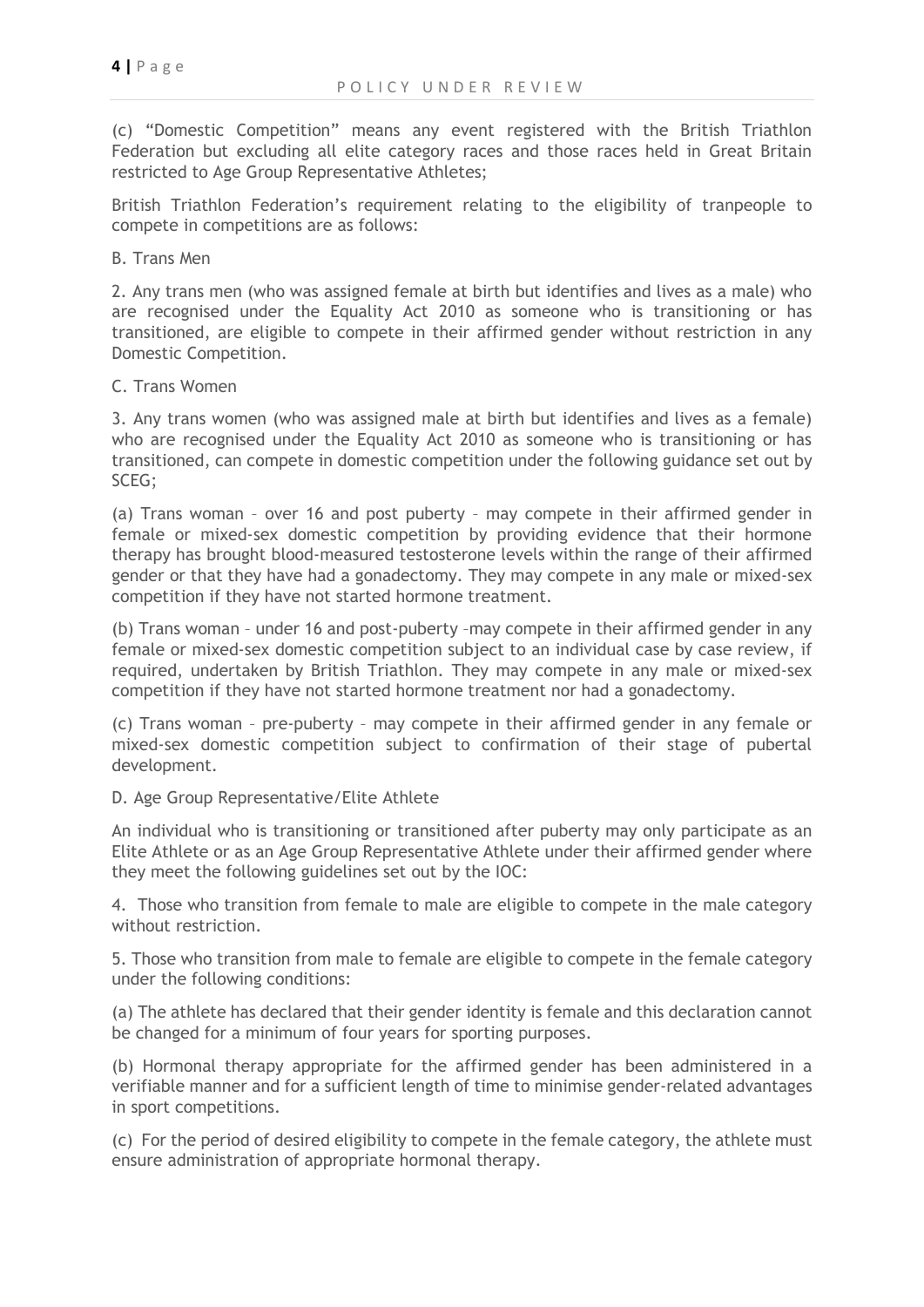6. An individual wishing to participate as an Elite Athlete or as an Age Group Representative Athlete under their affirmed gender will have their application considered by a Medical Officer appointed by the British Triathlon Federation. For the avoidance of doubt, the Medical Officer will assess the application to ensure that the individual meets the conditions set out in clause 5.

7. An individual whose application pursuant to clause 7 is refused will have the right to appeal that decision to an independent appeals panel established by the Sports Disputes Resolution Panel or similar body.

E. Privacy

8. The British Triathlon Federation (and its officers and staff) and any organisers of event(s) sanctioned by the British Triathlon Federation shall not disclose any information obtained from an individual in accordance with this policy unless:

(a) The disclosure of that information does not enable the individual competitor to be identified;

(b) The individual competitor to whom the information relates has agreed to its disclosure;

or

(c) It is under a legal duty to disclose the information.

## **Trans People in British Triathlon Federation Employment**

British Triathlon will not discriminate against trans people in any aspect of their employment and will endeavour to ensure that the culture of the workplace is supportive and welcoming throughout any transitioning process or as a transgender person.

In accordance with our Equality & Diversity Policy, and other key policies such as the Anti Bullying & Harassment Policy, any discriminatory behaviour or treatment will be taken seriously and action taken in accordance with the Disciplinary Procedures.

British Triathlon will work to meet the individual needs of each person to ensure that they have a positive experience of their employment.

### **Contact Details and Reporting**

British Triathlon welcomes feedback on its Trans Inclusion Guidance and also urges any person involved with triathlon who has experienced transphobic abuse to report it immediately. Please contact us via [info@britishtriathlon.org.](mailto:info@britishtriathlon.org)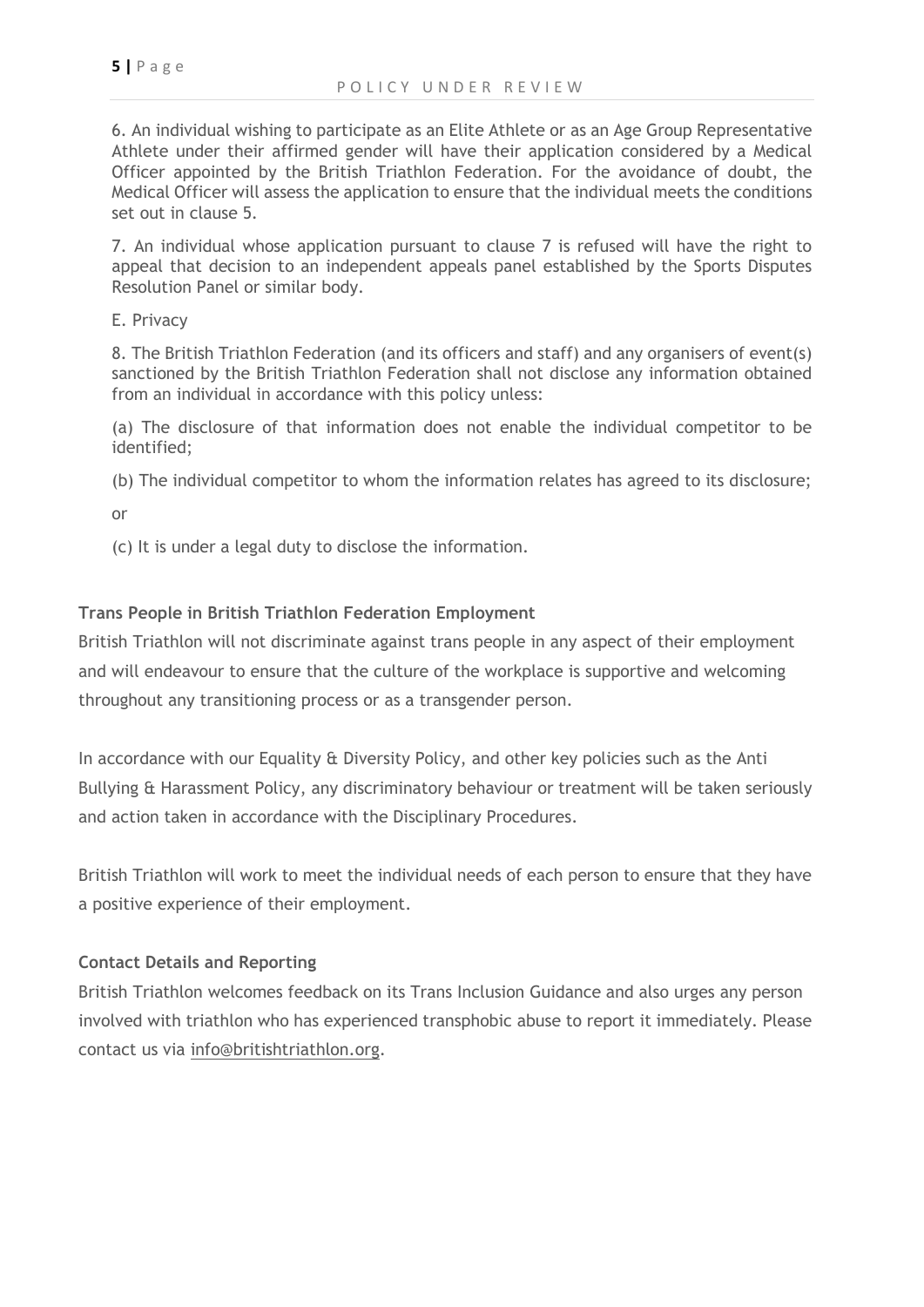#### **Key Organisations**

- [Mermaids](https://www.bing.com/search?q=mermaids+trans+support&form=PRDLCS&pc=MDDCJS&httpsmsn=1&refig=79650342ef2a4c8aa3bc9bfdf45734bb&pq=mermaids+tran&sc=5-13&sp=4&qs=DUP&sk=AS3)
- Gendered Intelligence [support for young people](http://genderedintelligence.co.uk/)
- [Pride Sports](https://www.bing.com/search?q=pride+sports&form=PRDLCS&pc=MDDCJS&httpsmsn=1&refig=ab26a644308349d9993579a432714a8a&pq=pride+sports&sc=4-12&sp=-1&qs=n&sk=)
- [Trans Action Group](https://www.bing.com/search?q=trans+action+group&form=PRDLCS&pc=MDDCJS&httpsmsn=1&refig=c90ffb9f12554b14b18e20530bc4cb8b&pq=trans+action+group&sc=0-13&sp=-1&qs=n&sk=)
- [Stonewall](https://www.bing.com/search?q=stonewall&form=PRDLCS&pc=MDDCJS&httpsmsn=1&refig=56cbd14412234668a7412ec596600709&pq=stonewall&sc=8-9&sp=-1&qs=n&sk=)
- [Equality in Sport](http://www.equalityinsport.org/)
- [Gender Trust](http://www.gendertrust.org.uk/)
- [The Rainbow Project](http://www.rainbow-project.org/)
- [GIRES](http://www.gires.org.uk/)

## **Key Terminology**

AFFIRMED (ACQUIRED) GENDER- The term 'affirmed' or 'acquired gender' is sometimes used to describe a person has transitioned/is transitioning to, however current guidance is to use the term transitioning or transitioned.

ALLY – A (typically) straight and/or cis person who supports members of the LGBT community.

CISGENDER OR CIS – Someone whose gender identity is the same as the sex they were assigned at birth. Non-trans is also used by some people.

COMING OUT – When a person first tells someone/others about their identity as lesbian, gay, bi or trans.

DEADNAMING- Calling someone by their birth name after they have changed their name. This term is often associated with trans people who have changed their name as part of their transition.

GENDER DYSPHORIA- Used to describe when a person experiences discomfort or distress because there is a mismatch between their sex assigned at birth and their gender identity. This is also the clinical diagnosis for someone who doesn't feel comfortable with the gender they were assigned at birth.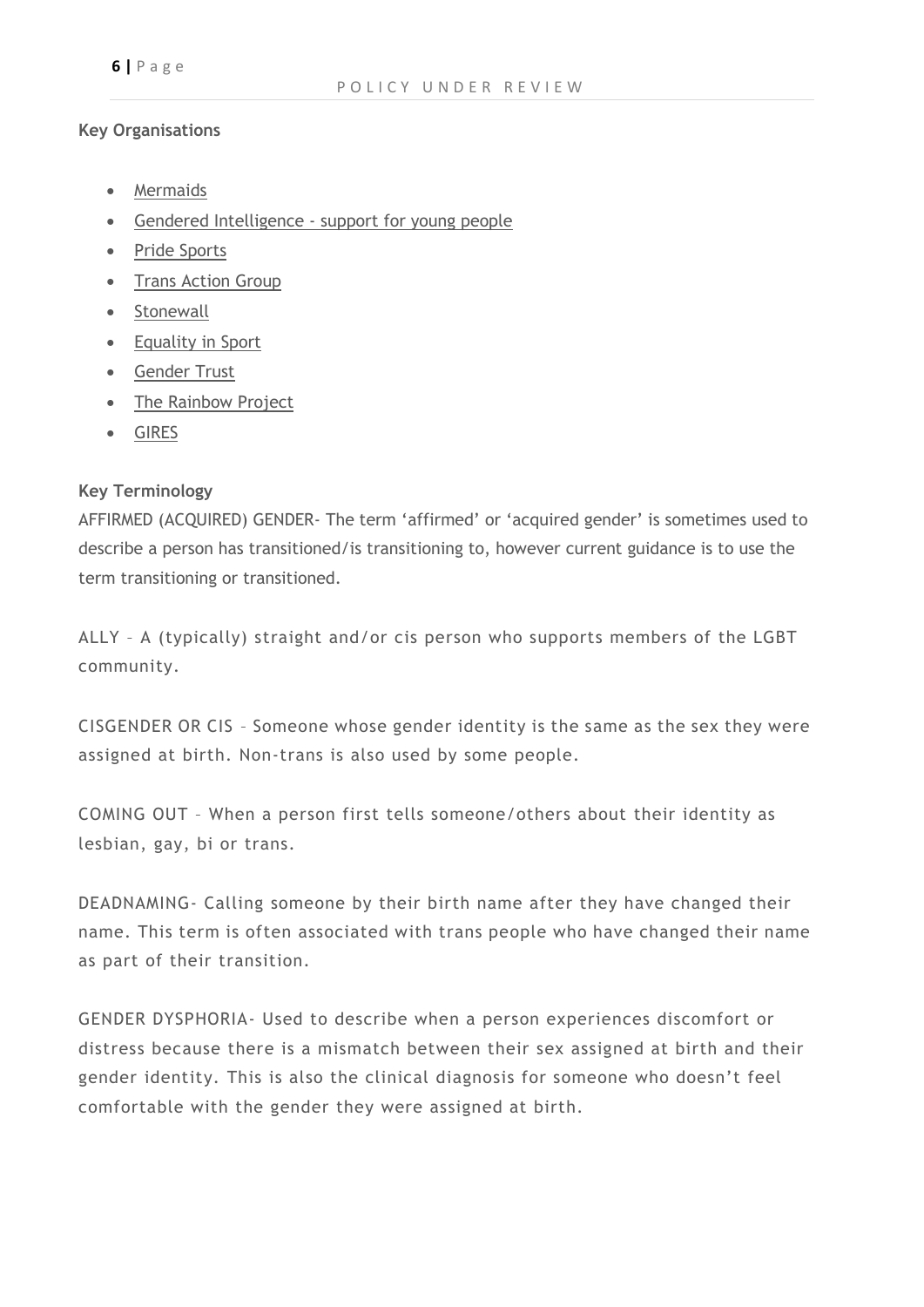**7 |** P a g e

GENDER EXPRESSION – How a person chooses to outwardly express their gender, within the context of societal expectations of gender. A person who does not confirm to societal expectations of gender may not, however, identify as trans.

GENDER IDENTITY - A person's innate sense of their own gender, whether male, female or something else (see non-binary below), which may or may not correspond to the sex assigned at birth.

GENDER REASSIGNMENT- This is a contentious term and appears in current UK legislation. This term generally refers to some form of medical intervention. Use of Transitioning advisable.

GENDER RECOGNITION CERTIFICATE (GRC)- This enables trans people to be legally recognised in their affirmed gender and to be issued with a new birth certificate. Not all trans people will apply for a GRC and you currently have to be over 18 to apply. You do not need a GRC to change your gender markers at work or to legally change your gender on other documents such as your passport.

GILLICK COMPETENCE – A term used in medical law to decide whether a child (under 16 years of age) is able to consent to their own medical treatment, without the need for parental permission or knowledge.

NON-BINARY – An umbrella term for a person who does not identify as only male or only female, or who may identify as both.

TRANSGENDER (OR TRANS) PERSON- An umbrella term to describe people whose gender is not the same as, or does not sit comfortably with, the sex they were assigned at birth. Trans people may describe themselves using one or more of a wide variety of terms, including (but not limited to) Transgender, Transsexual, Gender-queer (GQ), Gender-fluid, Non-binary, Gender-variant, Crossdresser, Genderless, Agender, Nongender, Third gender, Two-spirit, Bi-gender, Trans man, Trans woman,Trans masculine, Trans feminine and Neutrois.

TRANSSEXUAL- This was used in the past as a more medical term (similarly to homosexual) to refer to someone who transitioned to live in the 'opposite' gender to the one assigned at birth. This term is still used by some although many people prefer the term trans or transgender.